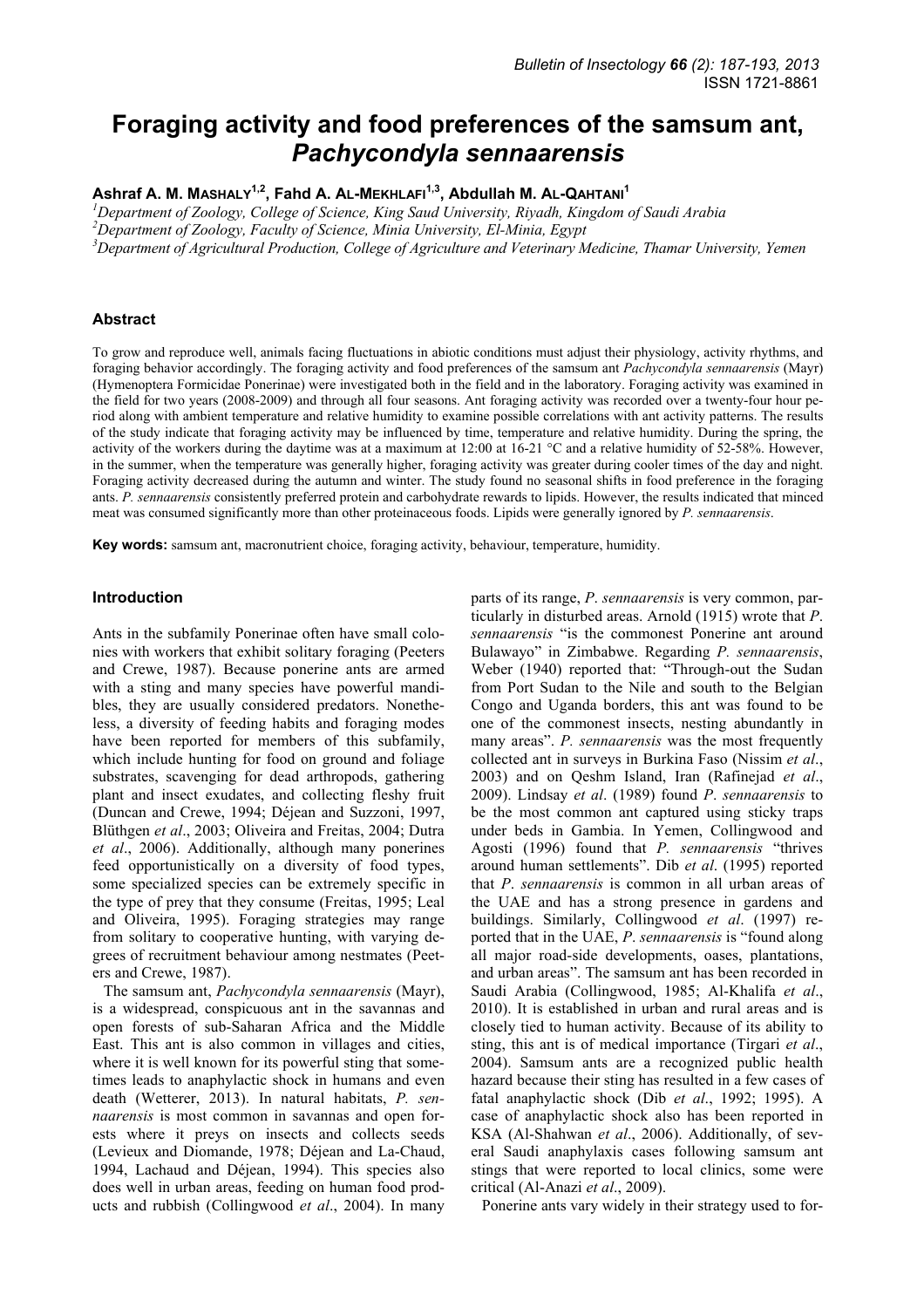age, ranging from solitary hunting without any cooperation during search and food retrieval to different levels of cooperative foraging mediated by varying degrees of recruitment communication between nestmates (Peeters and Crewe, 1987; Hölldobler and Wilson, 1990). Moreover, variation in biotic (e.g., competition, natural enemies) and abiotic (e.g., temperature, humidity) factors are also likely to affect ant foraging activity both daily and seasonally (Carroll and Janzen, 1973; Traniello, 1989; Orivel and Dejean, 2001; Hahn and Wheeler, 2002). Temperature, moisture, and food availability are known to mediate daily and seasonal activity shifts in many insect groups (Heinrich, 1993). Although ant colonies may behaviorally control microenvironmental conditions, each species tends to function within a clear temperature-humidity range (Hölldobler and Wilson, 1990).

Many ponerine species are opportunistic in their choice of food items, whereas others are very preyspecific (Peeters and Crewe, 1987; Fresneau, 1985; Pratt, 1989; Brown, 1992; Leal and Oliveira, 1995; Freitas, 1995; Ehmer and Hölldobler, 1995; Fourcassié and Oliveira, 2002). The food preference of *P. sennaarensis* varies in different parts of the world. In Africa, it is generally granivorous (Dejean and Lachaud, 1994), whereas in Qeshm, Iran, the species feeds mainly on human food and waste (Rafinejad *et al*., 2009). In such situations, it can be considered a commensal species. It appears that this habit is dependent on the environmental factors, fauna and flora of the region, and more importantly, on the availability of food. However, the species generally can be described as omnivorous, feeding on every available food source, such as food waste, various fruits, nectarines, homopteran honeydew, small arthropods and dead animals. In urban areas, they prefer to feed on human food (Rafinejad *et al*., 2009).

A good understanding of the food preferences and foraging behavior of *P. sennaarensis* is essential for planning effective management strategies against this venomous species. Moreover, information on its foraging activity will assist in executing better monitoring programs. This study was conducted to investigate the foraging activity and food preferences of *P. sennaarensis.* 

# **Materials and methods**

## Ant foraging activity

To study the daily activity of the ants (the number of foraging ants), two sites were chosen at King Saud University, Kingdom of Saudi Arabia (one beside the College of Sciences building and the other at the university farm). The mean number of ants was recorded by several digital images captured daily using a camera (Nikon Coolpix 2500, Japan Optical Industries Corporation), six times every 5 minutes at 6, 12, 18 and 24 hours for two weeks during each season for a full year (2008- 2009). The temperature and the relative humidity were recorded together with a thermo hygrometer. The numbers of ants at each site were counted on the computer from the captured images.

To study the foraging activity of a *P. sennaarensis*  population over 72 hours, the same two sites were chosen at King Saud University. Minced meat was used as a food attractant and placed inside a 9-cm Petri dish. The dish was placed between several nest entrances that were densely concentrated in a limited zone, and digital images using a Nikon Coolpix 2500 camera were captured every two hours up to 72 hours during the summer (during July 2009 with an interval of three days between each replicate), which was the time when the ants were more active according to the results from the first experiment. The temperature and relative humidity were recorded. To ensure freshness, the food attractant was replaced every 24 hours during the 72-hour experimental period. The numbers of ants in each Petri dish were counted from the images captured on the computer. The experiment was replicated three times at each site at the same nest.

**Table 1.** The interactions between the activity of the samsum ants and the seasons of the year ( $N = 3$ ).

| Season | Time | Mean temperature         | Mean humidity    | Mean number of ants |
|--------|------|--------------------------|------------------|---------------------|
|        |      | $(^{\circ}C) \pm$ S.E.M. | $\pm$ S.E.M.     | $\pm$ S.E.M.        |
|        | 6    | $28.07 \pm 1.58$         | $65.07 \pm 4.51$ | $33 \pm 4.18$       |
|        | 12   | $43.50 \pm 1.17$         | $17.33 \pm 2.43$ | $12.78 \pm 0.92$    |
| Summer | 18   | $39.43 \pm 1.22$         | $17.83 \pm 1.29$ | $33.33 \pm 7.53$    |
|        | 24   | $27.07 \pm 1.12$         | $54.07 \pm 4.58$ | $35.44 \pm 6.49$    |
|        | 6    | $17.47 \pm 0.98$         | $58 \pm 6.54$    | $9.11 \pm 1.08$     |
|        | 12   | $34.11 \pm 1.13$         | $21.58 \pm 1.82$ | $5.22 \pm 0.28$     |
| Autumn | 18   | $24.07 \pm 1.53$         | $48.2 \pm 2.11$  | $10 \pm 1.81$       |
|        | 24   | $22.18 \pm 1.78$         | $42.8 \pm 3.38$  | $11.66 \pm 2.66$    |
|        | 6    | $20.38 \pm 1.51$         | $45.22 \pm 2.53$ | $6.44 \pm 0.67$     |
|        | 12   | $27.63 \pm 1.19$         | $41.24 \pm 1.91$ | $8.88 \pm 0.88$     |
| Winter | 18   | $21.6 \pm 0.98$          | $47.6 \pm 2.27$  | $5.77 \pm 0.49$     |
|        | 24   | $17.5 \pm 0.82$          | $84.7 \pm 5.98$  | $0.77 \pm 0.26$     |
|        | 6    | $20.21 \pm 1.21$         | $62.7 \pm 3.51$  | $13.33 \pm 3.57$    |
|        | 12   | $28.58 \pm 1.56$         | $48.5 \pm 2.73$  | $16.5 \pm 4.68$     |
| Spring | 18   | $24.43 \pm 1.18$         | $62.68 \pm 4.52$ | $16.33 \pm 5.72$    |
|        | 24   | $21.2 \pm 1.29$          | $61.4 \pm 3.48$  | $18.16 \pm 5.53$    |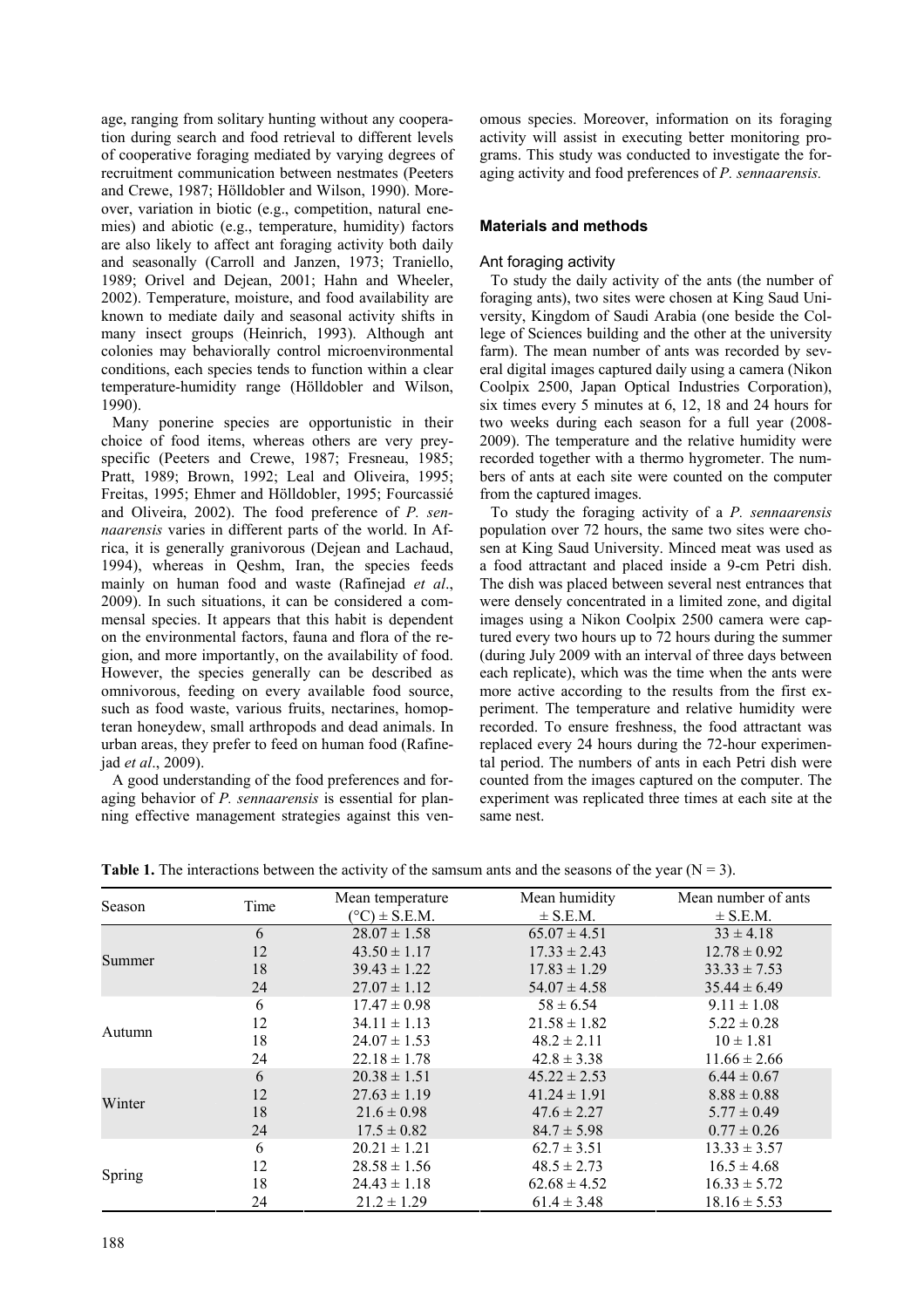## Ant food preference

The natural diet of *P. sennaarensis* in the studied sites were seeds, human food products and rubbish. Choice tests were conducted on a colony in the laboratory using foods (2 g per each) in the categories of carbohydrates, proteins and lipids. The carbohydrate items were mixed fruit jam, strawberry jam, marmalade, raspberry jam, pineapple jam (Halwani Bros), fruit juice (Almarai), and aqueous solutions of maltose (20%), sucrose (20%), fructose (20%), and glucose (20%). The proteinaceous food items were dried fish, chicken sausage, tuna fish, cockroaches (animal protein), minced meat, wheat, beans, groats, rice, sesame and lupine (vegetal proteins). Sunflower oil, fish oil, olive oil and sesame oil were evaluated as lipid sources. All proteinaceous food items were prepared in the form of dried ground powder. Each of the candidates from each food class (carbohydrates, proteins or lipids) was placed in a 6-cm diameter plastic Petri dish and every three candidates were positioned near one another in randomized order. The dishes were placed in the nest foraging area for 30 minutes. After 30 minutes, digital images were captured with a camera (Nikon Coolpix 2500), and the number of ants on each plastic dish was counted from the images. The experiment was replicated 3 times. The results obtained were subjected to an analysis of variance. These variables were transformed to comply with the normality and homoscedasticity assumptions of the ANOVA. The differences between individual mean values were analyzed with Tukey's HSD (significance threshold  $= 0.05$ ) using Statistix® 7.0 software (Analytical Software, Tallahassee, FL).

Based on the choice test, two candidates from each food class (carbohydrate, protein and lipid) were chosen for a field experiment to study the changes in food preferences over 20 weeks. All the candidates from the three food classes were positioned near one another in randomized order on ant trails. Digital images were captured after 30 minutes, and the number of ants in each image was counted. This experiment was conducted in two more places weekly for 20 weeks from May to September 2009.

## **Results**

#### Ant foraging activity

Seasonal foraging activity studies in the field revealed that the activity of the ants increased during the spring and summer in 2008 and 2009 and declined during the autumn and winter. Additionally, in this experiment there were no significant differences in activity rhythm between the two sites, so the counts for the two different sites were pooled (table 1). Analysis of the relationship between the seasons of the year and the hours of the day showed that the foraging activity of the ants was greatest during the spring at 12:00. During the summer, when temperatures were generally higher, foraging activity was greater at cooler times of the day and night. It is noteworthy that the association between the seasons of the year and the temperature of the air was also significant. The greatest activity was found during the summer when the temperature was 34-39 °C. Evaluation of for-

|  |  | Table 2. Mean number of <i>P. sennaarensis</i> foragers at- |  |  |
|--|--|-------------------------------------------------------------|--|--|
|  |  | tracted to candidate carbohydrate foods $(N = 3)$ .         |  |  |

| Food                  | Mean % of ants $\pm$ S.E.M. |
|-----------------------|-----------------------------|
| Fruit juice           | $10.667 \pm 1.2$ b          |
| 20% Sucrose solution  | $1.1 \pm 0.2 b$             |
| 20% Maltose solution  | $10.667 \pm 0.88$ b         |
| 20% Fructose solution | $1.190 \pm 0.3$ b           |
| 20% Glucose solution  | $0.93 \pm 0.2 b$            |
| Mixfruit jam          | $60.941 \pm 10.254$ a       |
| Raspberry jam         | $20.944 \pm 1.42$ b         |
| Strawberry jam        | $70.444 \pm 10.25$ a        |
| Pineapple jam         | $1.667 \pm 1.4$ b           |
| Marmalade             | $10.278 \pm 1.4$ b          |

Mean values followed by the same letter are not significantly different ( $p > 0.05$ ; Tukey's HSD).

**Table 3.** Mean number of *P. sennaarensis* attracted to candidate proteinaceous foods  $(N = 3)$ .

| Proteinaceous food | Mean $(\% )$ of ants $\pm$ S.E.M. |
|--------------------|-----------------------------------|
| Tuna fish          | $10.29 \pm 0.57$ d                |
| Dried fish         | $10.00 \pm 0.5$ d                 |
| Chicken sausage    | $5.00 \pm 0.189$ d                |
| Cockroaches        | $80.00 \pm 12.13$ c               |
| Minced meat        | $230.00 \pm 30.96$ a              |
| Wheat              | $10.38 \pm 1.38$ d                |
| Beans              | $80.29 \pm 12.21$ c               |
| Groats             | $160.00 \pm 3.7 b$                |
| Rice               | $10.75 \pm 0.62$ d                |
| Sesame             | $270.43 \pm 15.2$ a               |
| Lupine             | $10.00 \pm 1.22$ d                |

Mean values followed by the same letter are not significantly different ( $p > 0.05$ ; Tukey's HSD).

aging activity with respect to the hour of the day, the air temperature and the relative humidity of the soil showed that the foraging level was highest at  $24:00$ , at  $16-21$  °C and a relative humidity of 52-58%.

Foraging activity studies in the field over 72 hours during the summer showed that the activity of *P. sennaarensis* was influenced by time, ambient temperature and relative humidity. The counts for the two different sites were pooled because we found that there were no significant differences in activity rhythm between the two sites (figure 1). According to figure 1B, the maximum foraging activity appeared to occur between 05:00-07:00 and 12:00-16:00, or approximately between 04:00 and 18:00 and was lower during the night.

#### Ant food preference

The initial food preference studies conducted with carbohydrate, protein and lipid food samples indicated a significant preference for proteins over carbohydrates and lipids (figure 2). Lipids were completely ignored by the ants. Therefore, the carbohydrate and proteinaceous food items were chosen for the preference tests.

The *P. sennaarensis* populations exhibited significant feeding preferences for particular carbohydrate foods (table 2). The ants preferred mixed fruit jam and strawberry jam to the other carbohydrate foods. *P. sennaarensis*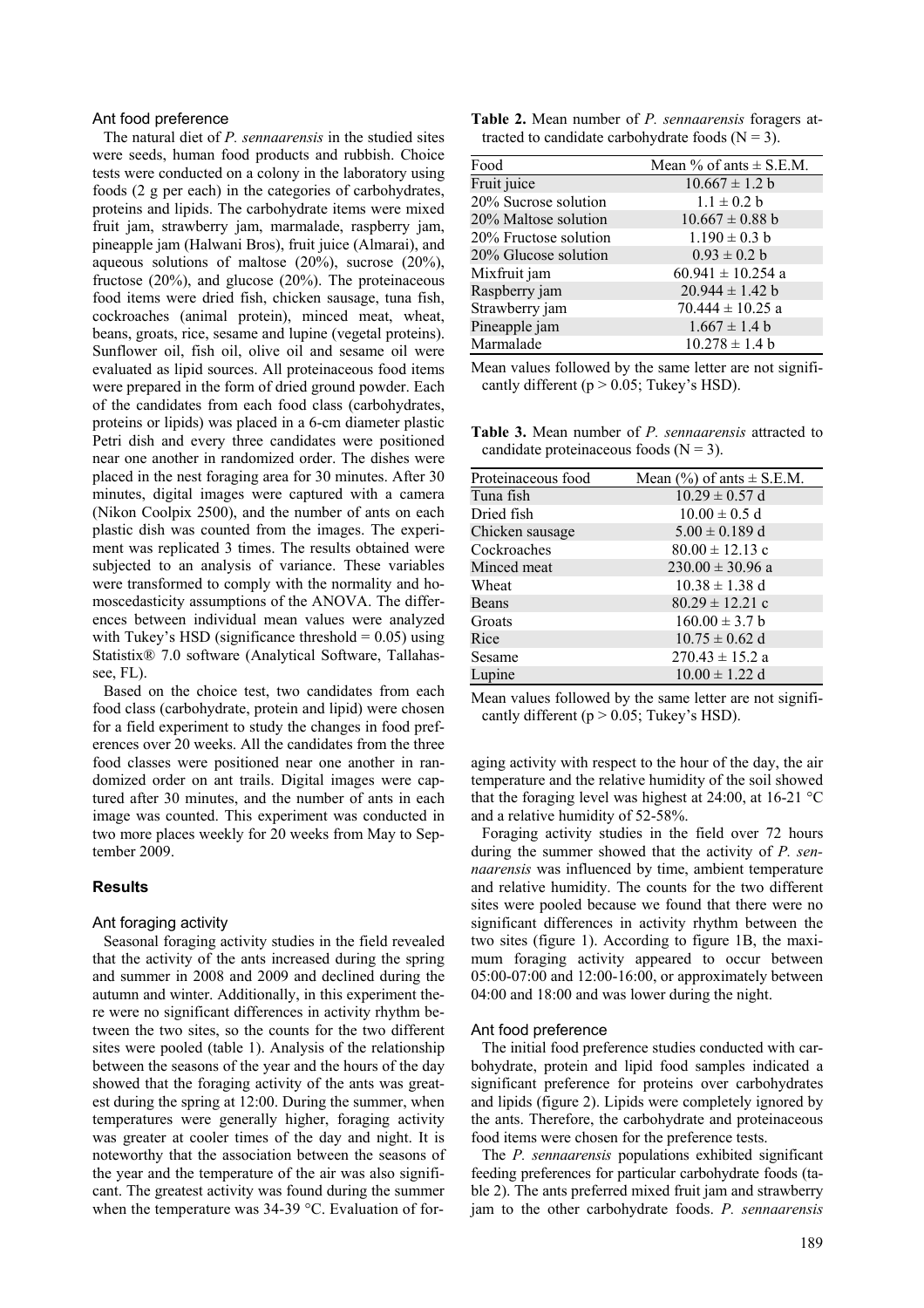

Figure 1. Foraging activity of a *P. sennaarensis* population over 72 hours (N = 3). A) Mean temperature and mean humidity; **B**) Mean number of ants.



**Figure 2.** Periodic changes in food preference of *P. sennaarensis* over 20 weeks ( $N = 3$ ).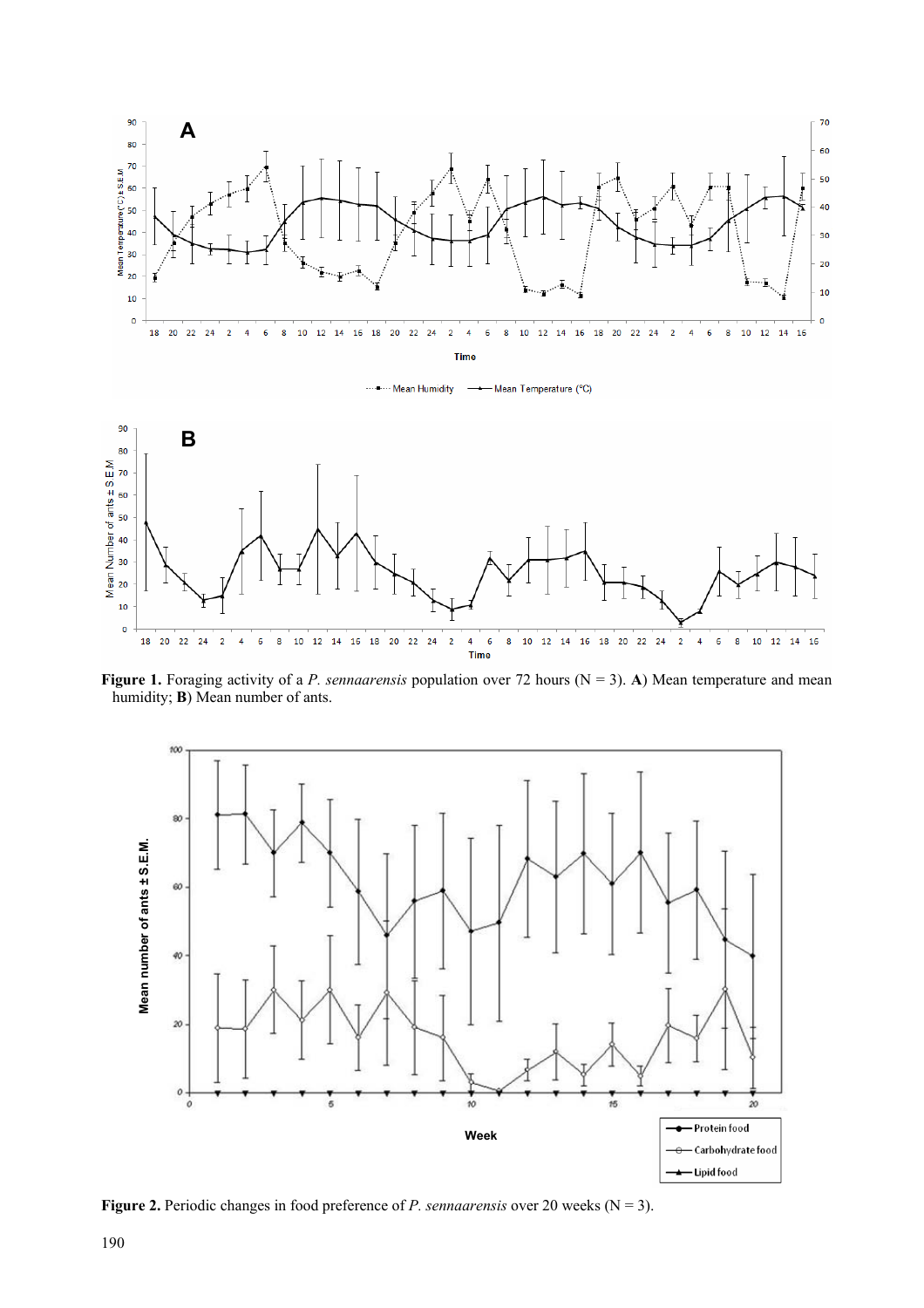| Week           | Mixfruit jam     | Strawberry jam   | Sesame           | Minced meet      |
|----------------|------------------|------------------|------------------|------------------|
|                | $7.00 \pm 0.58$  | $5.33 \pm 0.67$  | $10.33 \pm 0.88$ | $10.67 \pm 2.73$ |
| $\overline{c}$ | $8.33 \pm 1.45$  | $8.33 \pm 2.4$   | $9.33 \pm 1.45$  | $7.67 \pm 0.33$  |
| 3              | $6.00 \pm 0.58$  | $6.00 \pm 0.58$  | $11.00 \pm 1.57$ | $10.67 \pm 1.20$ |
| $\overline{4}$ | $6.33 \pm 0.88$  | $7.33 \pm 0.88$  | $11.33 \pm 0.88$ | $13.33 \pm 0.33$ |
| 5              | $3.67 \pm 0.67$  | $8.67 \pm 3.18$  | $4.33 \pm 1.20$  | $5.67 \pm 0.88$  |
| 6              | $7.00 \pm 0.58$  | $7.33 \pm 0.88$  | $3.67 \pm 0.33$  | $7.67 \pm 2.19$  |
| 7              | $5.67 \pm 1.2$   | $6.00 \pm 1.73$  | $3.67 \pm 0.67$  | $7.33 \pm 3.38$  |
| $8\,$          | $8.00 \pm 3.61$  | $6.67 \pm 0.88$  | $13.00 \pm 0.58$ | $7.33 \pm 0.33$  |
| 9              | $12.00 \pm 0.58$ | $13.33 \pm 1.2$  | $11.33 \pm 1.20$ | $8.00 \pm 0.58$  |
| 10             | $6.67 \pm 0.33$  | $7.00 \pm 0.58$  | $7.00 \pm 0.58$  | $6.67 \pm 0.88$  |
| 11             | $6.33 \pm 1.2$   | $6.67 \pm 1.2$   | $6.00 \pm 0.58$  | $4.33 \pm 1.20$  |
| 12             | $7.67 \pm 0.88$  | $13.33 \pm 1.2$  | $18.67 \pm 5.46$ | $10.00 \pm 3.51$ |
| 13             | $5.33 \pm 1.2$   | $11.00 \pm 0.58$ | $3.00 \pm 0.58$  | $9.00 \pm 2.08$  |
| 14             | $4.67 \pm 0.88$  | $4.33 \pm 0.33$  | $2.00 \pm 1$     | $9.33 \pm 1.45$  |
| 15             | $9.00 \pm 2.89$  | $3.00 \pm 0.58$  | $7.67 \pm 3.28$  | $6.67 \pm 1.86$  |
| 16             | $8.00 \pm 2.52$  | $5.67 \pm 0.88$  | $7.33 \pm 3.38$  | $3.00 \pm 0$     |
| 17             | $6.33 \pm 2.03$  | $6.00 \pm 2$     | $8.67 \pm 2.40$  | $6.33 \pm 1.20$  |
| 18             | $7.00 \pm 0.58$  | $8.00 \pm 3.79$  | $4.00 \pm 1$     | $7.33 \pm 2.01$  |
| 19             | $10.33 \pm 1.2$  | $7.00 \pm 2.31$  | $5.67 \pm 1.45$  | $7.67 \pm 2.19$  |
| 20             | $8.67 \pm 1.2$   | $9.33 \pm 0.88$  | $10.67 \pm 1.86$ | $8.00 \pm 2.646$ |

**Table 4.** Periodic preference of *P. sennaarensis* for 2 proteinaceous and 2 carbohydrates foods over 20 weeks ( $N = 3$ ).

significantly preferred vegetal proteins, such as sesame, and minced meat ( $p < 0.05$ ) to the other 12 proteinaceous food candidates (table 3). The numbers of ants found foraging on the two candidates within each food class were combined and plotted over a period of 20 weeks (table 4). Additionally, *P. sennaarensis* showed alternate food preferences for mixed fruit jam and strawberry jam and for sesame and minced meat during the 20 weeks of the experiment (table 4).

## **Discussion**

Different foraging strategies are used by ants based on environmental changes and food density (Fowler, 1985; Herbers and Choiniere, 1996). Variation in abiotic (e.g., temperature, humidity) factors are likely to affect ant foraging activity both daily and seasonally (Carroll and Janzen, 1973; Traniello, 1989; Orivel and Dejean, 2001; Hahn and Wheeler, 2002). Samsum ants showed different levels of foraging activity at different times of the day and night. The foraging activity during the summer appeared to be affected by higher temperatures. However, the ants tended to forage in greater numbers at times of the day and night when the temperatures were cooler. The foraging activity during the cooler hours of the day during the summer was in contrast to the activity observed during the spring, when the ants foraged during the warmer hours of the day. The samsum ants did not show distinct peaks of foraging activity.

The daily activity schedule is one of the most distinctive characteristics among species of ants (Hölldobler and Wilson, 1990). Interspecific divergence in activity patterns results from particular morphological, physiological or behavioral traits that define the ecological tolerance of a species and thus determine its specific foraging period (Bernstein, 1979). The foraging activity of

the ponerine ant *Gnamptogenys moelleri* (Forel) varies markedly between seasons. In the summer, more ants leave the nest to forage, and foragers go greater distances than in the cold season (Cogni and Oliveira, 2004). Seasonal variation in foraging range has previously been reported in other tropical ponerines, such as *Brachyponera senaarensis* (Mayr), *Pachycondyla marginata* (Roger), and *Pachycondyla striata* Smith (Dejean and Lachaud, 1994; Leal and Oliveira, 1995; Medeiros, 1997). More intense foraging activity by *G. moelleri* in the warm season corresponds with the period of greater quantities of broods in the colonies and increased abundance of arthropod prey in the environment.

A physiological explanation for these variable feeding habits is that predatory ant colonies require large quantities of animal protein for raising their immature stages, while whereas the adult stages require large quantities of carbohydrates for their maintenance activities (Medina, 1995). Diet can also interact with climate to determine the extent of ant foraging (Lachaud, 1990). The current study revealed that *P. sennaarensis* populations were most attracted to proteinaceous foods, and carbohydrate foods were the next most attractive items. The ants were not attracted by lipid foods. They did not alternate their preference between different food classes (i.e., carbohydrate and proteinaceous foods). Like *Ochetellus glaber* (Mayr) (Cornelius *et al*., 1996; Cornelius and Grace, 1997), *P. sennaarensis* was not attracted to lipid foods. Within the same food classes, *P. sennaarensis* showed alternate food preferences for mixed fruit jam and strawberry jam and for sesame and minced meat. Various species of large ponerine and ectatommine ants are known to depend largely on seeds and fruits to complement their diets (Berg, 1975; Horvitz and Beattie, 1980; Horvitz, 1981; Andersen, 1988; Pizo and Oliveira, 1998; Fourcassie and Oliveira, 2002).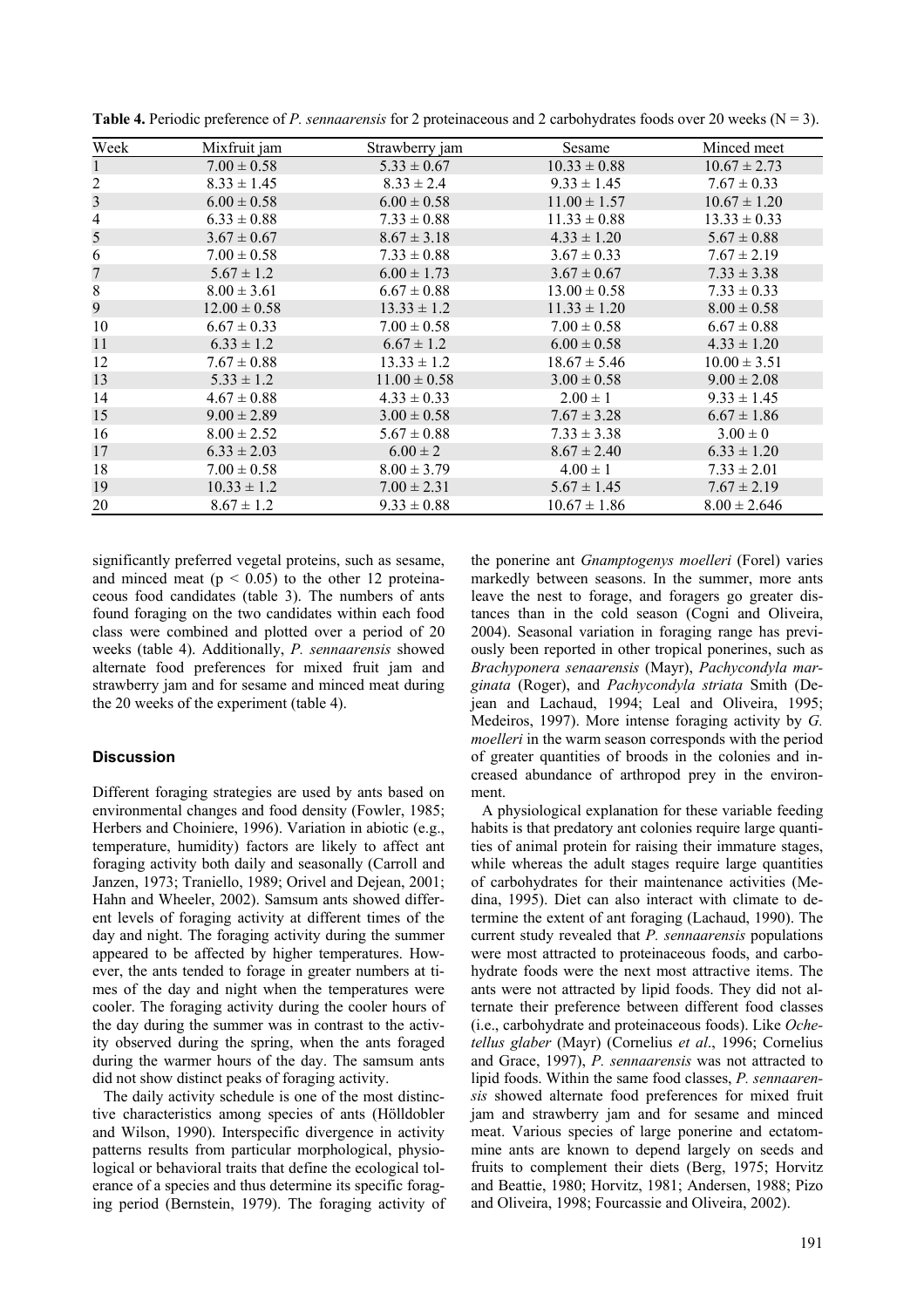In conclusion, the foraging activities of *P. sennaarensis* were influenced by time, ambient temperature and relative humidity. *P. sennaarensis* preferred both proteinaceous and carbohydrate food over a 20-week evaluation period but did not show any special preference toward any lipid foods. Sesame and minced meat were the most preferred choices among the proteinaceous foods.

## **Acknowledgements**

The authors extend their appreciation to the Deanship of Scientific Research at King Saud University for funding the work through the research group project No. RGP-VPP- 028.

#### **References**

- ALANAZI M., ALASHAHRANI M., ALSALAMAH M., 2009.- Black ant stings caused by *Pachycondyla sennaarensis*: a significant health hazard.- *Annals of Saudi Medicine*, 29: 207-211.
- AL-KHALIFA M. S., AHMED A. M., MASHALY A. M. A., KHALIL G., SIDDIQUI M. I., AL-MEKHLAFI F., 2010.- The samsum ants, *Pachycondyla sennaarensis*: Distribution and seasonal changes in Riyadh region.- *Pakistan Journal of Zoology*, 42: 707-713.
- AL-SHAHWAN M., AL-KHENAZIAN S., AL-KHALIFA M., 2006.- Black (samsum) ant induced anaphylaxis in Saudi Arabia.- *Saudi Medical Journal*, 27: 1761-1763.
- ANDERSEN A., 1988.- Dispersal distance as a benefit of myrmecochory.- *Oecologia*, 75: 507-511.
- ARNOLD G., 1915.- A monograph of the Formicidae of South Africa.- *Annals of the South African Museum*, 14: 1-159.
- BERG R. Y., 1975.- Myrmecochorous plants in Australia and their dispersal by ants.- *Australian Journal of Botany*, 62: 714-722.
- BLÜTHGEN N., GEBAUER G., FIEDLER K., 2003.- Disentangling a rainforest food web using stable isotopes: dietary diversity in a species-rich ant community.- *Oecologia*, 137: 426-435.
- BROWN W. L., 1992.- Two new species of *Gnamptogenys* and an account of millipede predation by one of them.- *Psyche*, 99: 275-289.
- CARROLL C. R., JANZEN D. H., 1973.- Ecology of foraging by ants.- *Annual Review of Ecology and Systematics*, 4: 231- 257.
- COLLINGWOOD C. A., 1985.- Hymenoptera: Fam. Formicidae of Saudi Arabia.- *Fauna of Saudi Arabia*, 7: 230-302.
- COLLINGWOOD C. A., AGOSTI D., 1996.- Formicidae (Insects: Hymenoptera) of Saudi Arabia (Part 2).- *Fauna of Saudi Arabia*, 15: 300-385.
- COLLINGWOOD C. A., TIGAR B. J., AGOSTI D., 1997.- Introduced ants in the United Arab Emirates.- *Journal of Arid Environments*, 37: 505-512.
- COLLINGWOOD C. A., POHL H., GÜSTEN R., WRANIK W., VAN HARTEN A., 2004.- The ants (Insecta: Hymenoptera: Formicidae) of the Socotra Archipelago.- *Fauna of Arabia*, 20: 473-495.
- CORNELIUS M. L., GRACE J. K., 1997.- Influence of brood on the nutritional preferences of the tropical ant species, *Pheidole megacephala* (F.) and *Ochetellus glaber* (Mayr).- *Journal of Entomological Science*, 32: 421-429.
- CORNELIUS M. L., GRACE J. K., YATES J. R., 1996.- Acceptability of different sugars and oils to three tropical ant species (Hymen., Formicidae).- *Anzeiger für Schädlingskunde Pflanzenschutz, Umweltschutz*, 69: 41-43.
- DEJEAN A., LACHAUD J. P., 1994.- Ecology and behaviour of the seed-eating ponerine ant *Brachyponera senunrensis*  (Mayr).- *Insectes Sociaux*, 41:191-210.
- DEJEAN A., SUZZONI J. P., 1997.- Surface tension strengths in the service of a ponerine ant: a new kind of nectar transport.- *Naturwissenschaften*, 84: 76-79.
- DIB G., GUERIN B., BANKSW. A., LEYNADIER F., 1995.- Systemic reactions to the samsum ant: an IgE-mediated hypersensitivity.- *Journal of Allergy & Clinical Immunology*, 96: 465-472.
- DUNCAN D., CREWE R. M., 1994.- Field study on the foraging characteristics of a ponerine ant, *Hagensia havilandi* Forel.- *Insectes Sociaux*, 41: 85-98.
- DUTRA H. P., FREITAS A. V. L., OLIVEIRA P. S., 2006.- Dual ant attraction in the Neotropical shrub *Urera baccifera* (Urticaceae): the role of ant visitation to pearl bodies and fruits in herbivore deterrence and leaf longevity.- *Functional Ecology*, 20: 252-260.
- EHMER B., HÖLLDOBLER B., 1995.- Foraging behavior of *Odontomachus bauri* on Barro Colorado island, Panama.- *Psyche*, 102: 215-224.
- FOURCASSIE V., OLIVEIRA P. S., 2002.- Foraging ecology of the giant Amazonian ant *Dinoponera gigantea* (Hymenoptera, Formicidae, Ponerinae): activity schedule, diet and spatial foraging patterns.- *Journal of Natural History*, 36: 2211- 2227.
- FREITAS A.V. L., 1995.- Nest relocation and prey specialization in the ant *Leptogenys propefalcigera* Roger (Formicidae: Ponerinae) in an urban area in southeastern Brazil.- *Insectes Sociaux*, 42: 453-456.
- FRESNEAU D., 1985.- Individual foraging and path fidelity in a ponerine ant.- *Insectes Sociaux*, 34: 109-116.
- HAHN D. A., WHEELER D. E., 2002.- Seasonal foraging activity and bait preferences of ants on Barro Colorado Island, Panama.- *Biotropica*, 34: 348-356.
- HEINRICH B., 1993.- *The hot-blooded insects*.- Harvard University Press, Cambridge, MA, USA.
- HÖLLDOBLER B., WILSON E. O., 1990.- *The ants*.- Harvard University Press, Cambridge, MA, USA.
- HORVITZ C. C., 1981.- Analysis of how ant behaviors affect germination in a tropical myrmecochore *Calathea microcephala* (P. & E.) Koernicke (Marantaceae): microsite selection and aril removal by neotropical ants, *Odontomachus*, *Pachycondyla*, and *Solenopsis* (Formicidae).- *Oecologia*, 51: 47-52.
- HORVITZ C. C., BEATTIE A. J., 1980.- Ant dispersal of *Calathea* (Maranthaceae) seeds by carnivorous ponerines (Formicidae) in a tropical rain forest.- *American Journal of Botany*, 67: 321-326.
- LACHAUD J. P., 1990.- Foraging activity and diet in some neotropical ponerine ants. I. *Ectatomma ruidum* Roger (Hymenoptera, Formicidae).- *Folia Entomologica Mexicana*, 78: 241-256.
- LACHAUD J. P., DEJEAN A., 1994.- Predatory behavior of a seed-eating ant: *Pachycondyla sennaarensis*.- *Entomologia Experimentalis et Applicata*, 72: 145-155.
- LEAL I. R., OLIVEIRA P. S., 1995.- Behavioral ecology of the neotropical termite-hunting ant *Pachycondyla* (*Termitopone*) *marginata*: colony founding, group-raiding and migratory patterns.- *Behavioral ecology and sociobiology*, 37: 373- 383.
- LEVIEUX J., DIOMANDE T., 1978.- La nutrition des fourmis granivores. II. Cycle d'activité & régime alimentaire de *Pachycondyla sennaarensis* (MAYR).- *Insectes Sociaux*, 25: 187- 196.
- LINDSAY S. W., SNOW R. W., ARMSTRONG J. R. M., GREEN-WOOD B. M., 1989.- Permethrin-impregnated bednets reduce nuisance arthropods in Gambian houses.- *Medical and Veterinary Entomology*, 3: 377-383.